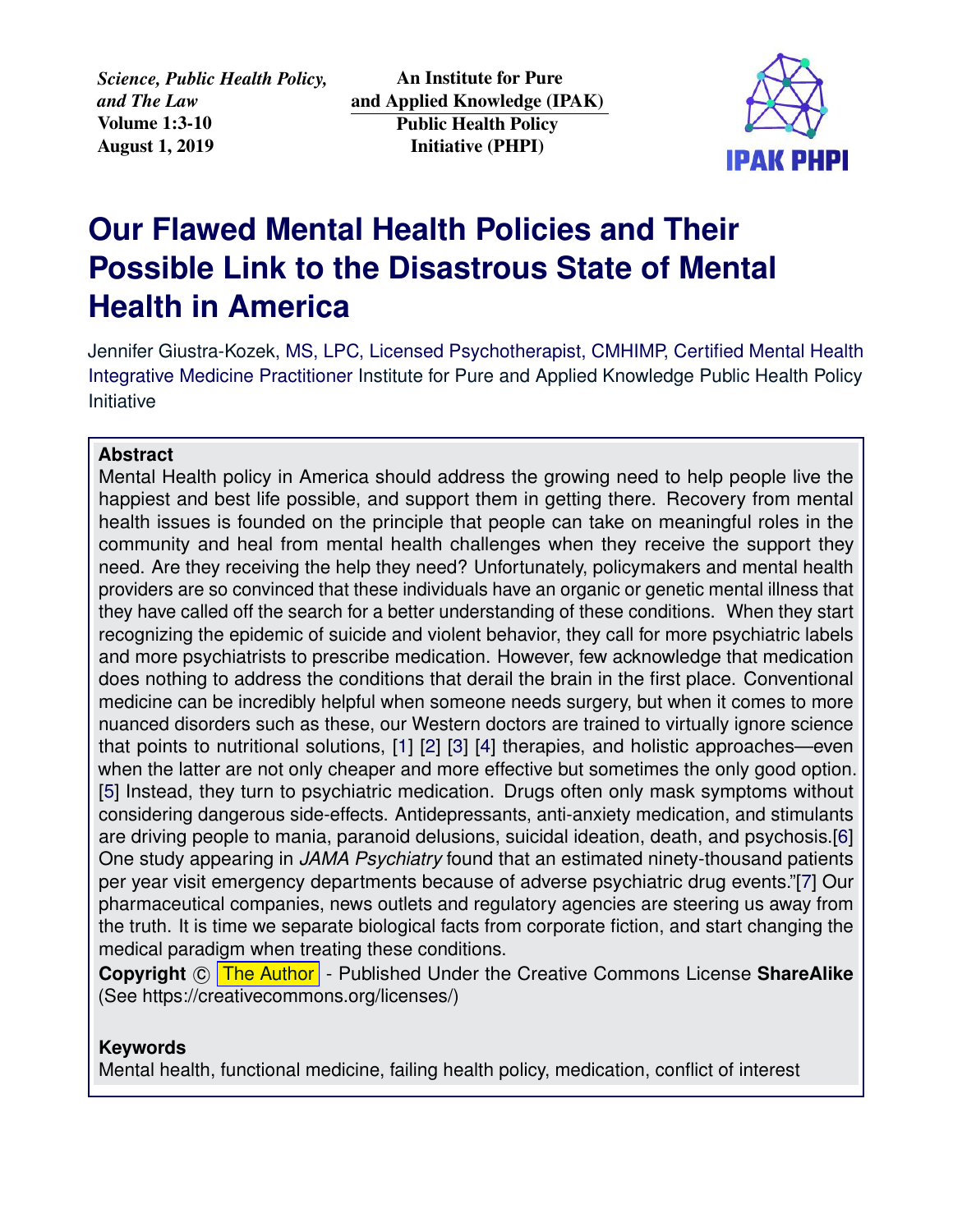## **Contents**

| 1 | <b>Mental Health as a Genetic Condition</b>                        | 4 |
|---|--------------------------------------------------------------------|---|
| 2 | <b>Genetics is Not the End of Our Story</b>                        | 4 |
| 3 | <b>Root Causes are Ignored</b>                                     | 4 |
|   | 3.1 Genetic Mutations                                              | 4 |
|   | 3.2 The Standard American Diet (SAD)  5                            |   |
|   | 3.3 Nutritional Deficiencies at the Root  5                        |   |
|   | 3.4 Food Sensitivities  5                                          |   |
|   | 3.5 PANDAS (or PANS)  6                                            |   |
|   |                                                                    |   |
|   | 3.7 Emotional Wounds and Trauma  6                                 |   |
|   |                                                                    |   |
|   |                                                                    |   |
| 4 | <b>Pharmaceutical Companies Have Hijacked</b><br><b>Healthcare</b> | 7 |
| 5 | <b>Resistance to Looking Deeper</b>                                | 7 |
| 6 | <b>Summary</b>                                                     | 8 |
|   | <b>References</b>                                                  | 8 |

# <span id="page-1-0"></span>**1. Mental Health as a Genetic Condition**

<span id="page-1-1"></span>It is taught that our family history is one of our best indicators of potential risk for developing mental disorders and many other common diseases. We have been trained to believe that mental illnesses tend to run in families, that segments of our DNA are passed down from parents to children at conception and that having a close relative with a mental disorder could mean we are at a higher risk. This model bodes well with the pharmaceutical company's appetite to develop drug treatments. According to a bulletin published by (WHO) World Health Organization, genetics impacts the development of treatment greatly. "The concept of a drug target, against which compounds can be tested for inhibitory or facilitative activity, is central to modern processes of drug development." [\[8\]](#page-6-0)

# **2. Genetics is Not the End of Our Story**

Studies have attempted to discover genetic etiology; however, for a genetic influence alone to create a mental health epidemic would be against the fundamental laws of nature. A shared risk factor from the environment has tremendous biologic coherence. [\[9\]](#page-6-1) The growing field of epidemiology and molecular biology, and the role of the environment in the etiology of mental illness has become more evident. [\[10\]](#page-6-2) Research scientist James Lyons-Weiler agrees by explaining that, "Genes don't define us. The effect of the environment is apparent at the neuroanatomic level in the brain." [\[11\]](#page-6-3) In truth, the environment in which we live and breathe, genetically modified foods and the chemicals we eat and inject have a direct influence on the expression of our genetic code, by altering the expression of genetic information. In the study of disease, researchers in the field of epigenetics are increasingly finding that the "turning "on or off" our genes are preventing us from detoxing these toxins effectively. These mutations inhibit the body's ability to digest food, transport substances between cells, and utilize essential nutrients appropriately.[\[5\]](#page-5-4) Yet, we are not addressing environmental factors in the treatment of mental health disorders.

# <span id="page-1-2"></span>**3. Root Causes are Ignored**

### <span id="page-1-3"></span>**3.1 Genetic Mutations**

Altering our DNA creates genetic mutations and wreaks havoc on all of our metabolic processes. And, when the body cannot digest food, utilize nutrients and detoxify, it can directly affect mental health. Methylenetetrahydrofolate reductase (MTHFR) gene mutations affect 40 to 60 percent of the population and inhibit the body's ability to transform vitamin B12 into vital folate enzymes. A normal **MTHFR** gene can convert vitamin B12 to folate (B9), an essential vitamin for brain, spine, and nerve health. Vitamin B12 is vital to brain health – specifically detox. Deficiencies of essential **B** vitamins and mutations preventing the correct methylation can lead to developmental problems, mood dis-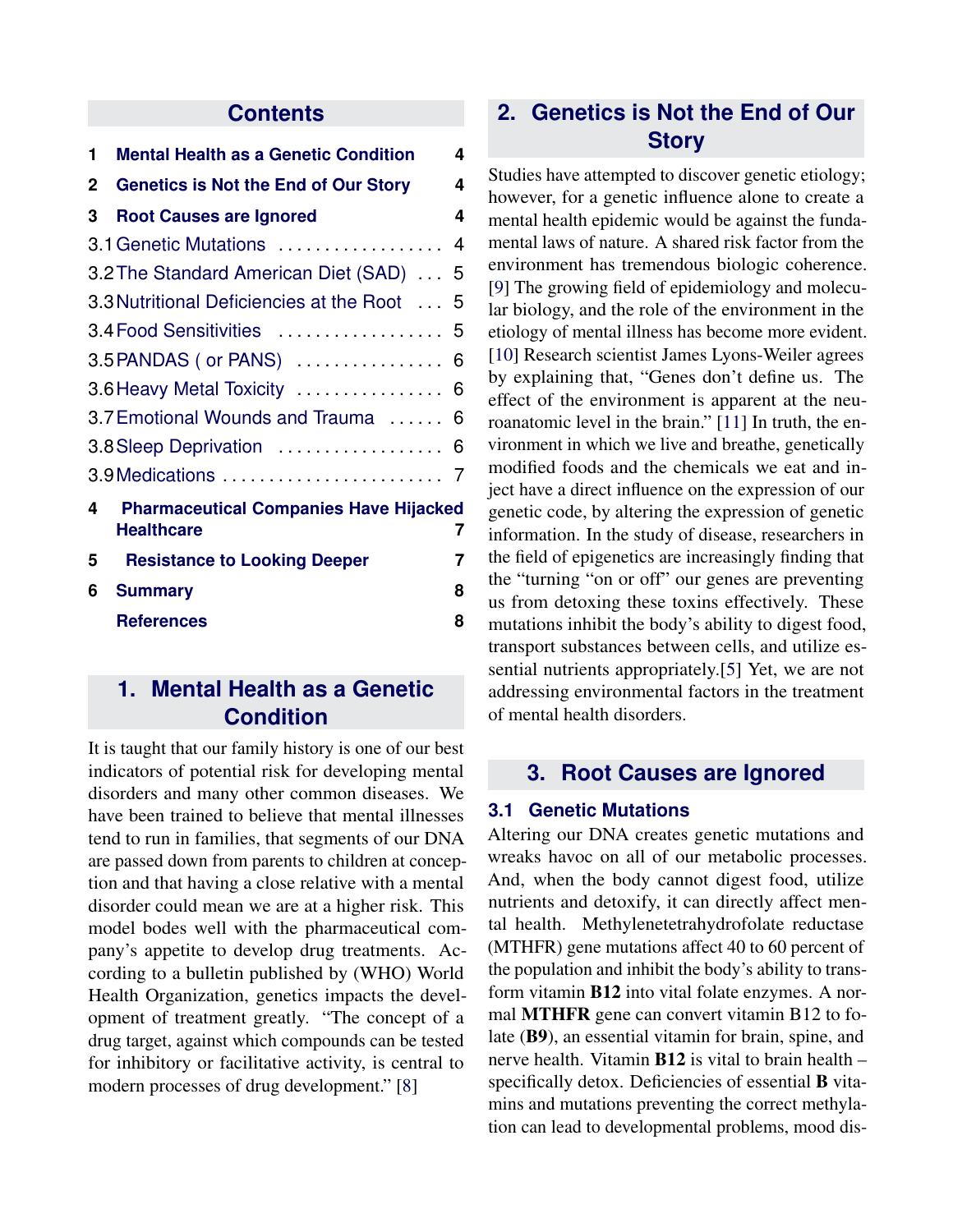turbances including increased anxiety and depression. Faulty expression of the COMT gene [\[12\]](#page-6-4) can also cause a variety of problems, including irritability, hyperactivity, mood swings, OCD, sleep issues, and lower frustration and pain tolerance. The "Warrior Gene" MAO-A [\[13\]](#page-6-5) (Monoamine oxidase A) is one of the two genes that encode mitochondrial enzymes. It is responsible for catalyzing the oxidizing amines, such as serotonin, norepinephrine, dopamine, and adrenalin. Mutation of this gene results in Brunner syndrome. MAO dysfunction (too much or too little MAO enzyme activity) is thought to be responsible for many psychiatric and neurological disorders including depression, mood swings, OCD, schizophrenia, substance abuse, migraines, irregular sexual maturation. It is also associated with behaviors associated with attention deficit disorder (ADD) [\[14\]](#page-6-6) and autism.

#### <span id="page-2-0"></span>**3.2 The Standard American Diet (SAD)**

Neurotoxic chemicals and foods are void of essential nutrients can lead to obsessive thoughts, depression, and violent behavior. There are extreme amounts of refined sugar/salt and thousands of chemicals allowed in the American food and drink supply. Many of them are harmless, but others such as artificial colors, flavors, preservatives, emulsifiers, high fructose corn syrup, sugar, and hydrogenated vegetable oil. [\[15\]](#page-6-7) Glyphosate found in our food supply is not compatible with human biochemistry, it causes cancer [\[16\]](#page-6-8) [\[17\]](#page-6-9) and is neurotoxic. [\[18\]](#page-6-10) A CSPI report, *Food Dyes: A Rainbow of Risks*, [\[19\]](#page-6-11) further concludes that the nine artificial dyes approved in the United States are carcinogenic, cause hypersensitivity reactions and behavioral problems.

#### <span id="page-2-1"></span>**3.3 Nutritional Deficiencies at the Root**

Our food supply is highly processed and refined. These foods do not contain adequate healthy protein, and many vital nutrients get stripped away. Many vitamins and minerals that are essential to our brain health are replaced with synthetic substitutes. In a 2014 article in the *American Journal of Public Health*, researchers evaluated the relationship between diet and mental health in children and

adolescents. They reported that "there are numerous potential biological pathways by which diet quality may have an impact on mental health in children and adolescents." [\[20\]](#page-6-12) A poor-quality diet that is lacking nutrient-dense foods may lead to nutrient deficiencies, which has been associated with mental health issues. For example, the dietary intake of folate, zinc, and magnesium is inversely associated with depressive disorders,[\[21\]](#page-6-13) whereas dietary longchain **omega-3** fatty acids are inversely related to anxiety disorders. [\[22\]](#page-6-14) The gut microbiome has become a topic of significant interest as of late, with a new focus specifically on psychiatric disorders. The human body hosts an enormous abundance and diversity of microbes, which perform a range of essential and beneficial immune and metabolic functions. In a June 2016 volume of the *Journal of Molecular Psychiatry*, the authors examined how microbes in the gut affect brain function, and how imbalances of gut bacteria can lead to mental illness. "Evidence is now emerging that, through interactions with the gut-brain axis, the bidirectional communication system between the central nervous system and the gastrointestinal tract, the gut microbiome can also influence neural development, cognition, mood, and behavior." [\[23\]](#page-6-15) Functional medicine M.D.s recognize how poor diet, pesticides, antibiotics, steroid use and other factors are influencing brain function by destroying healthy gut bacteria and negatively shaping the gut microbiome. [\[24\]](#page-6-16)

#### <span id="page-2-2"></span>**3.4 Food Sensitivities**

Often not recognized in the mainstream mental health model, food allergies and sensitivities can profoundly impact mental health. Dr. Melvyn R. Werback, M.D. explores nutritional influences on aggressive behavior in the *Journal of Orthomolecular Medicine*. The antibodies produced when a person consumes food that they have an intolerance to can cause intestinal permeability and trigger inflammation in the brain. This can lead many mental health symptoms, including increased anxiety/OCD, insomnia, brain fog, hyperactivity, impulsivity, irritability, and rage. [\[25\]](#page-6-17) An immune reaction to everyday foods can provoke aggressive behavior. Reactions range from irritability to aggression to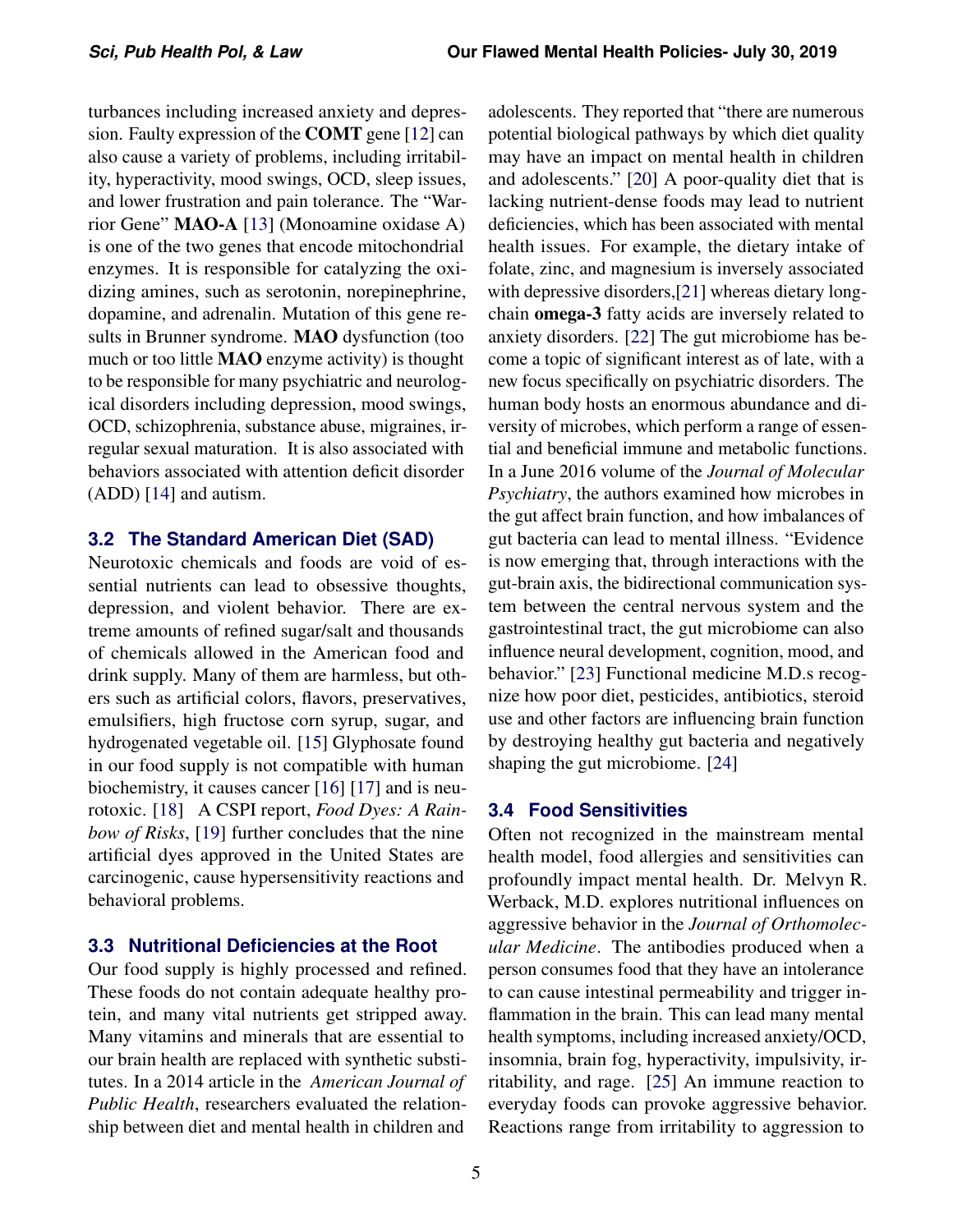psychosis. Some of the more common food intolerances are gluten, dairy, corn, soy, and nuts.

#### <span id="page-3-0"></span>**3.5 PANDAS ( or PANS)**

As described in the book *Brain Under Attack*, PAN-DAS (Pediatric Autoimmune Neuropsychiatric Disorders ) is associated with an unresolved strep infection. It wreaks havoc on the immune and neurological system, causing brain encephalitis/inflammation. [\[26\]](#page-6-18) Symptoms associated with this autoimmune disorder are facial tics, OCD symptoms, anorexia, depression, paranoia, irritability, hyperactivity, sleep disturbances, and psychosis. Pediatric Autoimmune Neuropsychiatric Disorders (PANS) can be triggered by other infections, as well as mold and toxins. Published reports indicate that Epstein Barr, herpes, varicella zoster, mycoplasma pneumonia, Lyme and other tick born infections are often triggers. [\[27\]](#page-6-19) [\[28\]](#page-7-0) [\[29\]](#page-7-1) Many physicians who treat a large number of Lyme patients acknowledge that Lyme Disease can cause "Lyme Rage," which includes psychosis and violent behavior. More than one hundred peer-reviewed medical journal articles are linking tick-borne diseases to mental symptoms and quite a few that reference Lyme-induced rages. [\[30\]](#page-7-2) As Dr. Kenneth Bock, M.D. points out in his book, *Healing New Childhood Epidemics*, PAN-DAS/PANS seriously impacts the brains of children with the diagnosis. The infection attacks the brain's basal ganglia, causing severe thought malfunctions and maladaptive behavior. The affected person could fly into uncontrollable rages and violent behavior. [\[31\]](#page-7-3)

#### <span id="page-3-1"></span>**3.6 Heavy Metal Toxicity**

Heavy metals can cause illness, aging, genetic defects, and mental health challenges and should be more widely acknowledged. Heavy metals such as mercury, fluoride, cadmium, aluminum, and lead can cause brain damage and inflammation. They can promote depression, anxiety, aggressive, antisocial, and violent behaviors. [\[32\]](#page-7-4) [\[33\]](#page-7-5) Today, humanity is exposed to the highest levels of toxic heavy metals in recorded history, and unique biochemical, genetic, and nutritional factors can make certain people more susceptible to the effects of them. [\[34\]](#page-7-6) The problems with toxic metals are rarely emphasized in medical schools, and for that reason, they are often not treated by mainstream doctors. Heavy metal toxicity can come from a variety of sources, including but limited to pesticides, vaccinations, cookware, foil, medication, baking powder, refined and processed food, table salt, ground water, and beauty products. It is essential that more doctors join the field of functional and orthomolecular medicine to adequately address this condition.

### <span id="page-3-2"></span>**3.7 Emotional Wounds and Trauma**

Stressful situations and traumatic event(s) that can be caused by a barrage of mental health conditions such as anxiety and depression. The more sensitive and less resilient a person is the more vulnerable a person is to developing it. Types of upsetting scenarios including but not limited to a death of a loved one, divorce, an accident, a move, school pressure and bullying, as well as an abusive home environment. More emphasis needs to be placed on providing services and therapies they need. These services should include psychotherapy and Eastern Medicine bodywork practices such as, acupuncture, massage, and chiropractic care, which are known interventions to help people struggling with mental health. [\[35\]](#page-7-7) [\[36\]](#page-7-8) Unfortunately, the pharmaceutical companies have captured public health policy, and physicians often do not recommend these necessary treatments. When they are recommended, treatments such as acupuncture are not always covered by insurance.

#### <span id="page-3-3"></span>**3.8 Sleep Deprivation**

Sleep problems and mental health are closely connected, yet not enough emphasis is placed on it. Harvard Medical School published an article in 2009, that linked sleep deprivation with mental health impairments. "Neuroimaging and neurochemistry studies suggest that a good night's sleep helps foster both mental and emotional resilience, while chronic sleep deprivation sets the stage for negative thinking and emotional vulnerability." [\[37\]](#page-7-9) In a 2011 pediatric OCD study published in the *Journal of Anxiety Disorders*, researchers found a strong correlation between insufficient sleep and severe compul-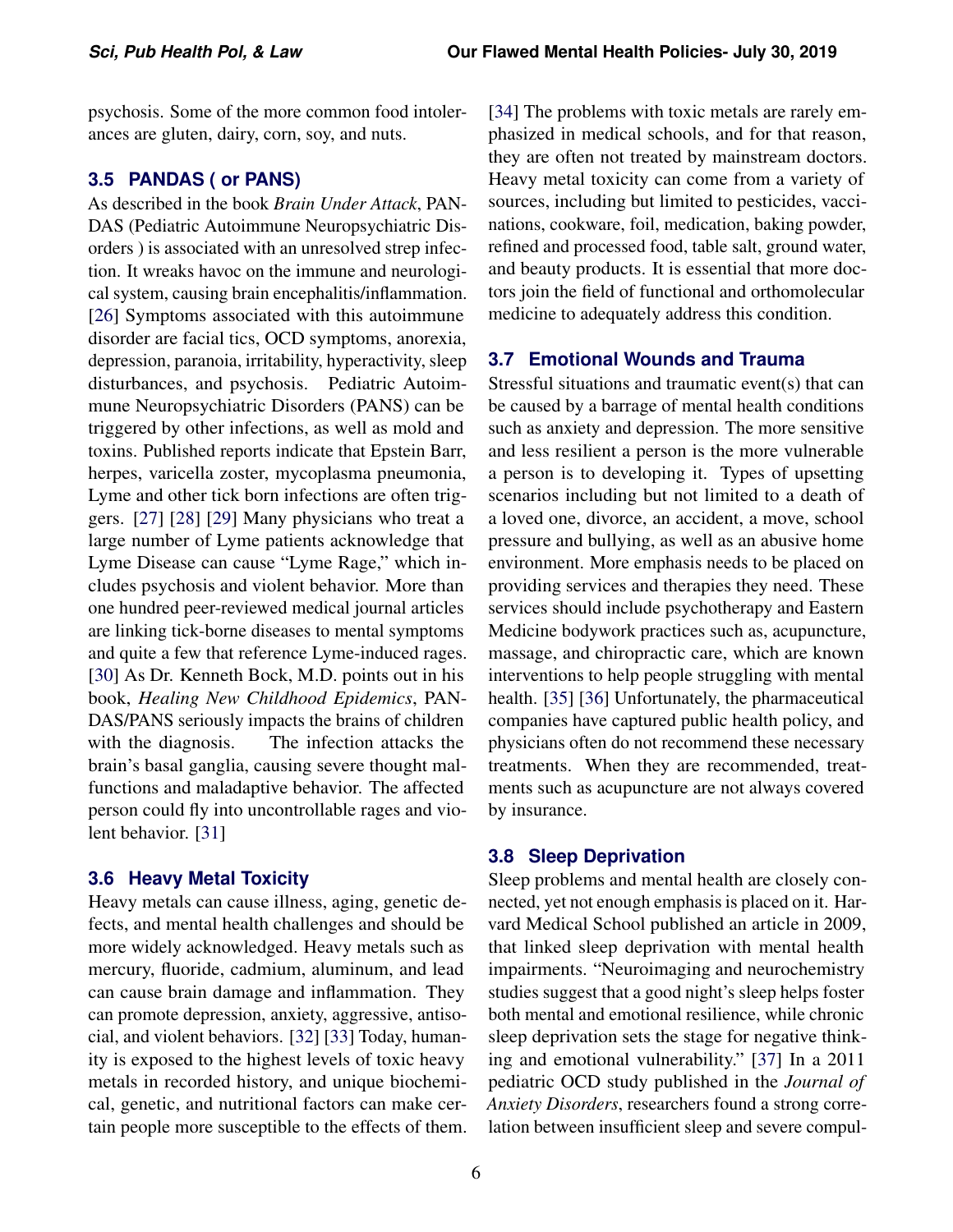sive behavior. [\[38\]](#page-7-10) Individuals are often prescribed a potentially dangerous sleep medication by their physician, without searching deeper to understand the root causes of the problem. Patients are not provided the metabolic workup that is required, nor offered natural treatments or remedies. Suggesting that nutritional deficiencies are linked to sleep disturbances is considered "radical" by conventional medical standards. Perhaps this is because there is no money in plant medicine and nutrition.

### <span id="page-4-0"></span>**3.9 Medications**

The very medicines aimed at reducing mental health symptoms can have the potential to create more. They have known for at least 35 years that psychotropic medications have the potential to induce depression, bipolar, anxiety, OCD, psychosis-like, or manic-like symptoms. One small example: psychotic symptoms from Ritalin can include hearing voices; visual hallucinations, urges to harm oneself, urges to harm someone else, suicide, severe anxiety, euphoria, grandiosity, paranoid delusions, confusion, increased aggression, and irritability. [\[39\]](#page-7-11) Besides psychiatric medication there are other classes of drugs that have also been known to cause psychiatric symptoms including steroids and antihistamines [\[40\]](#page-7-12).

# <span id="page-4-1"></span>**4. Pharmaceutical Companies Have Hijacked Healthcare**

Our doctors treated "deranged minds" and "bound bowels" with nutrition, gut rehabilitation, and detoxification long before mainstream medicine came around in the early 1900s. Examination of medical textbooks published before the 1920's prove this point. The power of plants and the purpose of healing dates back to biblical times. In truth, our ancestors searched for underlying causation and implemented diet, and natural practices a long time before pharmaceuticals were introduced to the public in the late 1900s. Slowly, these early holistic practices were abandoned to make way for new advancements in medicine. Newer often forgets the older and wiser, leaving behind the tried and true. Modern interventions and modern medicines can

save lives. Yet, we must realize that many only offer a quick suppression of symptoms by using artificial chemicals and do not fix anything. They carry the potential to cause many adverse effects. It seems fundamentally irrational. We should look to discern disease origins with laboratory technology coupled with good old fashion doctoring. *The Household Physician —A 20th Century Medica* is a twelve-volume text dating back to 1918 includes "the latest discoveries in medicine and the most approved methods of treatment." There is a section on "Diseases of the Brain" that targets explicitly stress, convulsions, and illness of the mother during gestation, excessive use of mercury, and issues of the bowels and digestive tract. The text then discusses treatments such as sea baths and the importance of minerals, necessary treatment of constipation "when the bowels are bound," the use of "magnesia" (magnesium), and tonics for debility (herbal treatments such as chamomile and cinnamon).

# <span id="page-4-2"></span>**5. Resistance to Looking Deeper**

Unfortunately, many people are unaware that there are healthier and more natural solutions available. Some of these people are resistant to change and look for a quick fix. A doctor may recommend exercise and dietary changes for weight loss or improved health. We resist, often looking for the easier and/or cheaper way out. Another issue is that disease equals big money. Pharmaceutical companies have set out to discredit alternative medicine — especially in those areas of most significant drug profits, such as cancer, heart disease, psychiatric disorders, and allergies. These companies aren't only in the business of saving lives. They're also in the business of inflating the profit margins on their drugs as much as possible. According to research firms, these drug companies use the term "scientific evidence" as a political definition to control the FDA and National Institutes of Health. They buy investigative journalists with their advertising. According to Robert, F. Kennedy, Jr.:

> Seventy percent of the news advertising revenue come from pharmaceutical ads. And if you watch television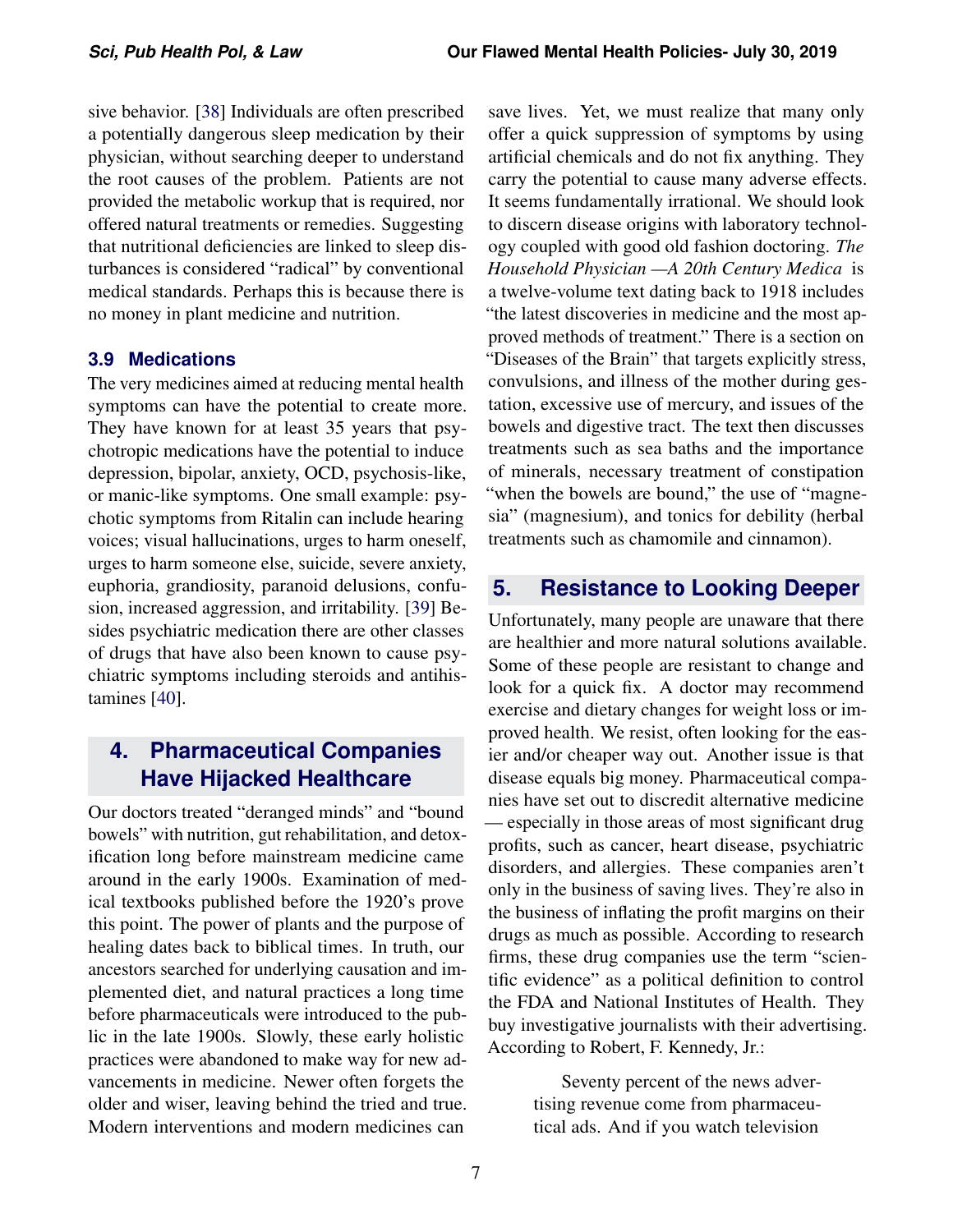any night and watch the network news, you'll see they become just a vehicle for selling pharmaceuticals. [\[41\]](#page-7-13)

They pay doctors and psychiatrists to speak on their behalf (as so-called "Key Opinion Leaders") and offer up expensive trips and steep payments. They block financial contributions by using terms like "unproven treatments," and many "charitable organizations" are pharma front false not-for-profits. Congress seems entirely controlled as well. These are only some of the practices of pharmaceutical companies that spend millions of dollars to implement carefully designed plans. R. Webster Kehr of the Independent Cancer Research Foundation says, "The FDA, NIH, NCI, ACS and medical schools are their puppets." [\[42\]](#page-7-14) When "alternative" therapy treatments or modalities are recommended, the conventional medical system will often discredit and discourage it. Wikipedia even mentions how the medical community refers to alternative medicine as "folk knowledge" and homeopathy as "quackery." It seems clear that there are some self-serving reasons for those labels. For example, pharmaceutical companies are even going as far as packaging products that come naturally like fish oil and acidophilus and charging our insurance companies exorbitant amounts of money for what we can buy over-thecounter for one-tenth the price. [\[5\]](#page-5-4)

### **6. Summary**

<span id="page-5-7"></span>Could we be doing a better job to address mental health in America? Can future suicides and homicides be prevented? I believe so, and it starts by digging deeper to help uncover the many potential root causes of mental health disorders. We need to start acknowledging that those who have mental health symptoms; people committing suicide or murder are medically ill; not mentally ill. And these causes of psychiatric symptoms need more attention. We need more doctors to be trained in functional medicine to get to the root of the mental disease. We need our insurance companies to pay for testing and treatments and naturopathic physicians and other doctors and practitioners that understand and treat using a 'systems biology' approach

to manage the health of their patients. We need more due diligence in our healthcare system. And we need to stop the pharmaceuticals from leading us away from the truth. Just handing out medications to address symptoms and hoping the client follows through with recommended weekly individual psychotherapy appointments, is not enough. Studies reveal psychiatric medications increase the risk of suicide, violence and homicide at all ages. It seems that the" unanticipated side effects of these medications can be the final trigger in a homicidal or suicidal event.[\[43\]](#page-7-15) [\[44\]](#page-7-16) [\[45\]](#page-7-17) [\[46\]](#page-7-18)

## **References**

- <span id="page-5-0"></span>[1] C. Bernard Gesch, Sean M. Hammond, and Sarah E. Hampson and. Influence of supplementary vitamins, minerals and essential fatty acids on the antisocial behavior of young adult prisoners—Randomized, placebo-controlled trial . *The British Journal of Psychiatry*, 101:22–28, 2002. [PubMed]( https://www.ncbi.nlm.nih.gov/pubmed/12091259 ) .
- <span id="page-5-1"></span>[2] University of Southern California. Nutrition Key to Aggressive Behavior . *USC News Press Release*, Nov 2004. [USC]( https://news.usc.edu/24161/Nutrition-Key-to-Aggressive-Behavior/ ).
- <span id="page-5-2"></span>[3] Selhub Eva. Nutritional Psychiatry: Your Brain on Food . *Harvard Medical School*, Apr 2018. [PubMed]( https://www.health.harvard.edu/blog/nutritional-psychiatry-your-brain-on-food-201511168626 )  $\blacksquare$
- <span id="page-5-3"></span>[4] Karen C Lindell, Martin Kohlmeier, and Steven H Zeisel. , Status of nutrition education in medical schools . *Journal of Clinical Nutrition*, 83:941S–944S, 2006.
- <span id="page-5-4"></span>[5] Giustra-Kozek Jennifer. Healing Without Hurting: Treating ADHD, Apraxia and Autism Spectrum Disorders Naturally and Effectively Without Harmful Medications . *Changing Lives Press: FAL Enterprises, New York*, 2018. **[Amazon](https://www.amazon.com/gp/product/0989452980/ref=as_li_tl?ie=UTF8&camp=1789&creative=9325&creativeASIN=0989452980&linkCode=as2&tag=healingwit0ca-20&linkId=02179fd87c847db6af7fb005c615b78a )**.
- <span id="page-5-5"></span><sup>[6]</sup> Grace Jackson. **Rethinking Psychiatric Drugs** . " Antidepressants Research. [here]( https://books.google.com/books/about/Rethinking_Psychiatric_Drugs.html?id=6xHsrPrIOzcC) .
- <span id="page-5-6"></span>[7] et.al. Hampson, Lee. Emergency Department Visits by Adults for Psychiatric Medication Adverse Events . *JAMA Psychiatry*, 71(9):1006–1014, Sept 2014. [PubMed]( https://jamanetwork.com/journals/jamapsychiatry/fullarticle/1885708 ) .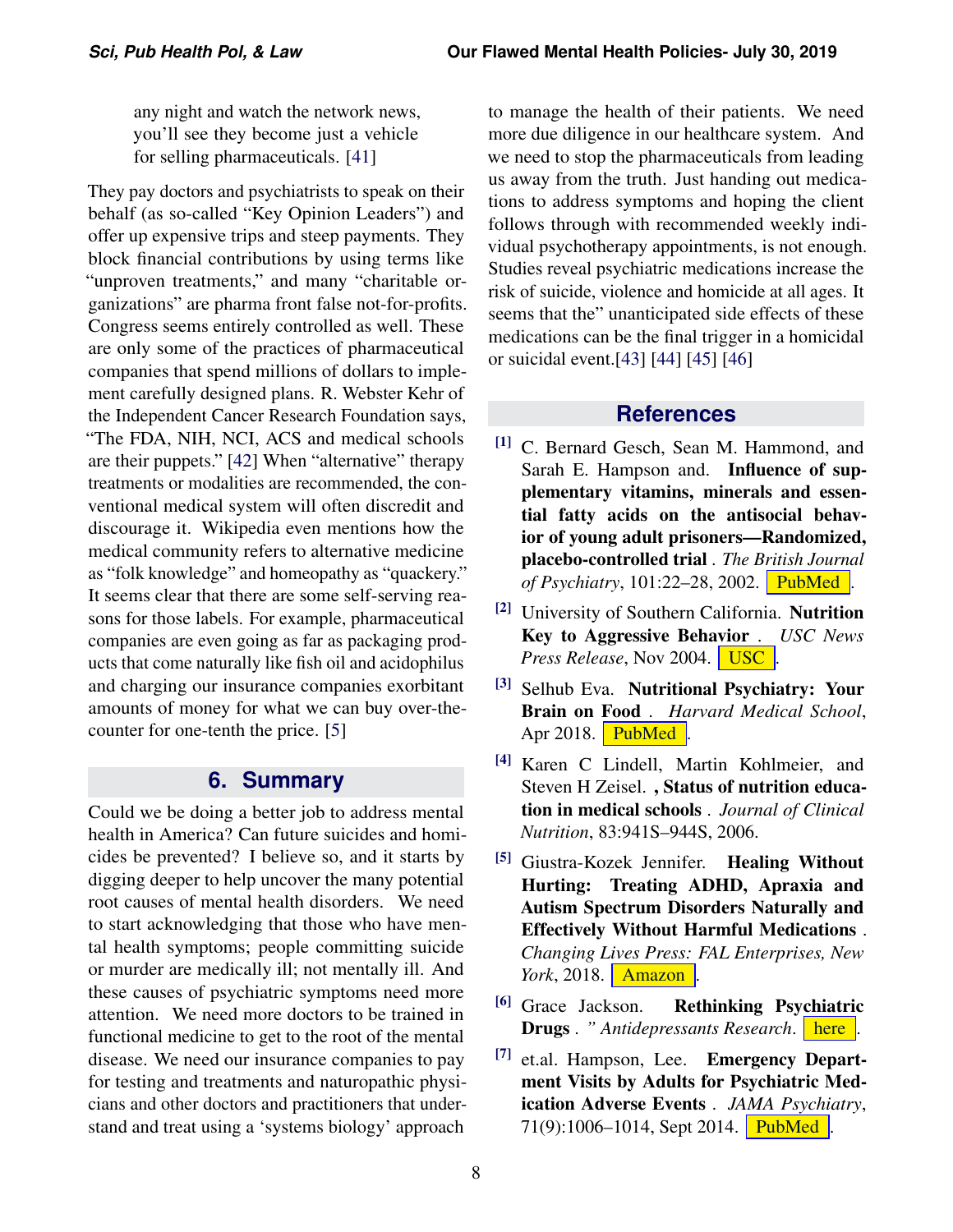- <span id="page-6-0"></span> $[8]$  Steven E Hyman. The genetics of mental illness: implications for practice . *Bulletin of the World Health Organization*, 2000. **[PDF]( https://www.who.int/bulletin/archives/78(4)455.pdf )**.
- <span id="page-6-1"></span>[9] Mark Sisson. Environmental Toxins and Gene Expression . 2009. [Here]( https://www.marksdailyapple.com/environmental-toxins-and-gene-expression/ ) .
- <span id="page-6-2"></span>[10] Charles Schmidt. Environmental Connections: A Deeper Look into Mental Health . *Environ Health Perspectives*, 115(8):A404–A410, Aug 2007. **[Here]( https://www.ncbi.nlm.nih.gov/pmc/articles/PMC1940091/)** .
- <span id="page-6-3"></span>[11] James Lyons-Weiler. Environmental and Genetic Causes of Autism . *Skyhorse Publishing, New York*, 2016. **[Amazon]( https://www.amazon.com/Environmental-Genetic-Causes-Autism/dp/1510710868 )**.
- <span id="page-6-4"></span><sup>[12]</sup> Sampaio AS, Hounie AG, Petribú K, Cappi C, and et.al. COMT and MAO-A polymorphisms and obsessive-compulsive disorder . *PLoS Oneu*, 10(3), Mar 2015. [PubMed]( https://www.ncbi.nlm.nih.gov/pubmed/25793616 ) .
- <span id="page-6-5"></span>[13] McDermott R, Tingley D, Cowden J, Frazzetto G, and Johnson DD. Monoamine oxidase A gene (MAOA) predicts behavioral aggression following provocation . *Proc Natl Acad Sci U S A*, 106(7):2118–23, Feb 2009. [PNAS]( https://www.pnas.org/content/106/7/2118 ) .
- <span id="page-6-6"></span>[14] Malmberg K, Wargelius HL, Lichtenstein P, Oreland L, and Larsson JO. ADHD and Disruptive Behavior scores - associations with MAO-A and 5-HTT genes and with platelet MAO-B activity in adolescents . *BMC Psychiatry*, 8(18), Apr 2008. **[BMC]( https://bmcpsychiatry.biomedcentral.com/articles/10.1186/1471-244X-8-28 )**.
- <span id="page-6-7"></span>[15] Lau K, McLean WG, Williams DP, and Howard CV. Synergistic interactions between commonly used food additives in a developmental neurotoxicity test . *Toxicol Sci*, 90:178–87, 2006. [PubMed]( https://www.ncbi.nlm.nih.gov/pubmed/16352620) .
- <span id="page-6-8"></span> $[16]$  IARC. In 2015, the World Health Organization's International Agency for Research on Cancer classified glyphosate as "probably carcinogenic to humans . 2015. **[PDF]( https://www.iarc.fr/wp-content/uploads/2018/07/MonographVolume112-1.pdf )**.
- <span id="page-6-9"></span>[17] et. al. Zhang, Luoping. Exposure to Glyphosate-Based Herbicides and Risk for Non-Hodgkin Lymphoma: A Meta-Analysis and Supporting Evidence . *Science Direct*, Feb 2017. [ScienceDirect]( https://www.sciencedirect.com/science/article/pii/S1383574218300887 ).
- <span id="page-6-10"></span>[18] Cattani D, de Liz Oliveira Cavalli VL, Heinz Rieg CE, Domingues JT, Dal-Cim T, Tasca CI, Mena Barreto Silva FR, and Zamoner A. Mechanisms underlying the neurotoxicity induced by . *Toxicology*, 320:34–45, June 2014. **[PubMed]( https://www.ncbi.nlm.nih.gov/pubmed/24636977 )** .
- <span id="page-6-11"></span>[19] Center for Science in Public Interest. Food Dyes: A Rainbow of Risks . June 2010. [CSP](https://cspinet.org/resource/food-dyes-rainbow-risks ).
- <span id="page-6-12"></span>[20] Adrienne O'Neil, Shae E. Quirk, Siobhan Housden, Sharon L, Lana J Brennan, Williams, Julie A. Pasco, Michael Berk, Felice N. Jacka, and et al. Relationship Between Diet and Mental Health in Children and Adolescents: A Systematic Review . *Am J Public Health*, 104(10):e31-e42, Oct 2014. [PubMed]( https://www.ncbi.nlm.nih.gov/pmc/articles/PMC4167107/ ) .
- <span id="page-6-13"></span>[21] Jacka FN, Maes M, Pasco JA, Williams LJ, and Berk M. Nutrient intakes and the common mental disorders in women . *J Affect Disord*,  $141(1)$ :79–85, Dec 2012. [PubMed]( https://www.ncbi.nlm.nih.gov/pubmed/22397891 ) .
- <span id="page-6-14"></span>[22] Jacka FN, Pasco JA, Williams LJ, Meyer BJ, Digger R, and Berk M. Dietary intake of fish and PUFA, and clinical depressive and anxiety disorders . *Br J Nutrition*, 109(11):2059– 66, Jun 2013. **[PubMed]( https://www.ncbi.nlm.nih.gov/pubmed/23051591 )** .
- <span id="page-6-15"></span>[23] Rogers, Keating, Young, and et al. From gut dysbiosis to altered brain function and mental illness: mechanisms and pathways . *Molecular Psychiatry*, 21(6):738–748, June 2016. **[PubMed]( https://www.ncbi.nlm.nih.gov/pubmed/27090305)** .
- <span id="page-6-16"></span> $[24]$  Ian Myles. Fast food fever: reviewing the impacts of the Western diet on immunity . *Nutrition Journal*, 31(61), 2014.
- <span id="page-6-17"></span>[25] Melvyn R. Werbach. Nutritional Influences on Aggressive Behavior . *Journal of Orthomolecular*, 7, 1995. **[Orthomolecular]( http://orthomolecular.org/library/articles/webach.shtml)**.
- <span id="page-6-18"></span>[26] Epidemic Answers. Epidemic Answers, Brain Under Attack: A Resource for Parents and Caregivers of Children with PANS, PANDAS, and Autoimmune Encephalitis, New York . 2018.
- <span id="page-6-19"></span>[27] Muller N, Riedel M, Blendinger C, and et.al. Mycoplasma pneumoniae infec-